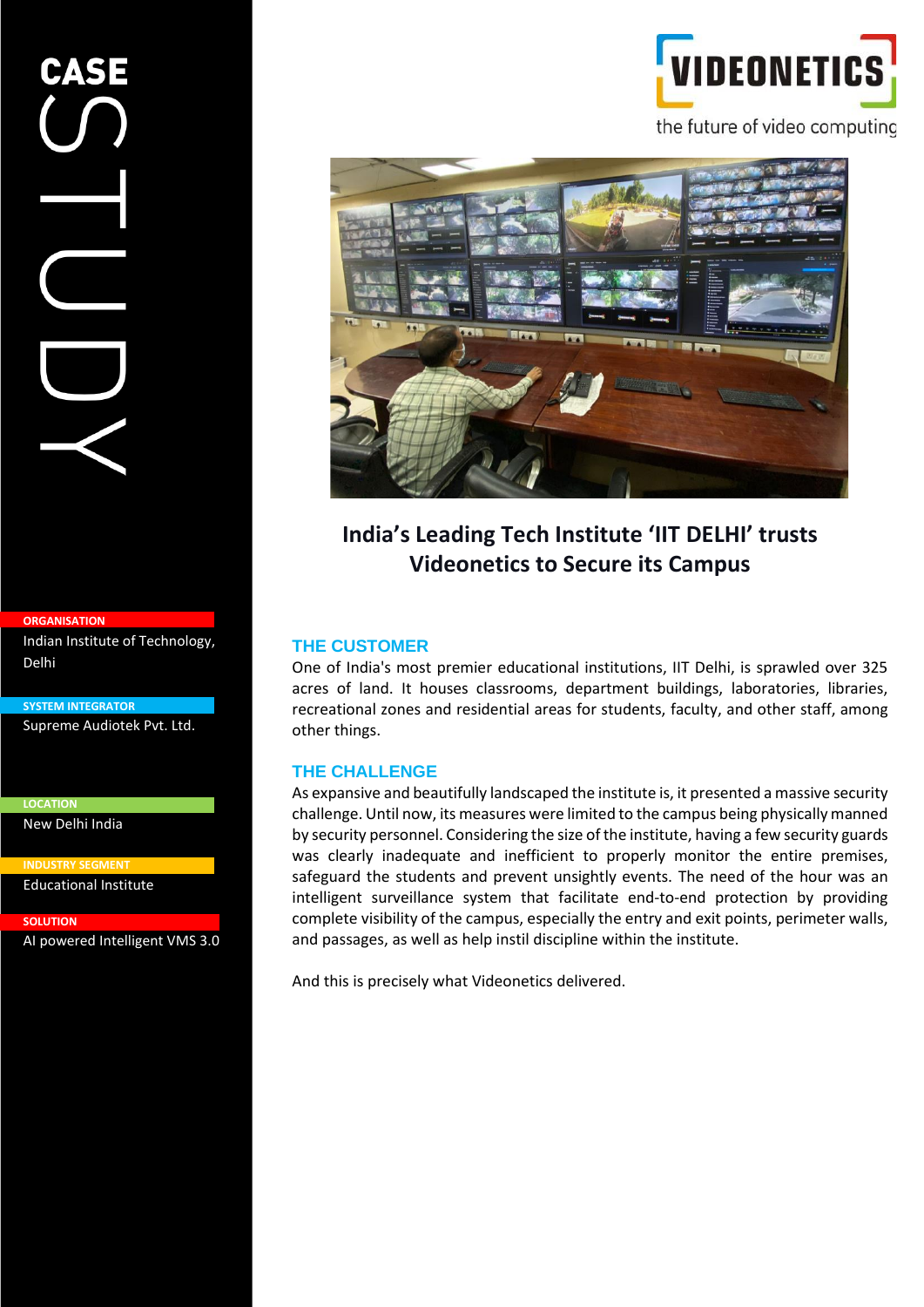# **THE SOLUTION**

# **How Videonetics provided 24X7 protection to IIT Delhi**

Videonetics worked closely with IIT Delhi and system integrator Supreme Audiotek to identify key strategic locations on the premise that needed to be secured. Approximately **300 high-definition network cameras** were deployed to cover all vantage points and locations. These cameras covered entry and exits, boundaries of the campus, passages, playground, cafeteria, outdoor walkaways and lobbies of the various buildings, to keep in check incidents of bullying, vandalism, teasing, unauthorized visitors, and so on.

**Videonetics AI-powered Intelligent Video Management Software (IVMS) 3.0** was chosen to support these network cameras to ensure efficient and seamless management of humongous video data. The enterprise-class solution helped to record, view and manage these cameras from its unified interface, providing situational awareness and actionable intelligence.

## *Vigilance and collaborative action*

The hundreds of cameras deployed across the campus provides a comprehensive view of all areas to the security personnel manning the Command & Control Centre. With live video playing 24X7 on the video wall, they are able to ensure constant vigilance, spot unusual behaviour at any time and send alerts to the on-ground security staff for swift action.

With Videonetics Intelligent VMS, security operators at IIT Delhi are proactively identifying, addressing and investigating incidents faster.

## *Robust data protection*

To safeguard the privacy of students, staff and visitors, Intelligent VMS ensures that the highest possible standards of data protection are followed. In this respect, it has offered its multi-pronged security measures, which includes multi-factor authentication so that data is accessible only to authorized operators, encryption of data at rest to protect from cyber threats, video watermarking to discourage unauthorized use, and more.

#### *Smart investigation-friendly software*

With smart and user-friendly navigation of Intelligent VMS, security operators are able to monitor and evaluate live, as well as recorded videos simultaneously in the same interface, helping them to quickly investigate incidents in history, without losing sight of the current activities. That means when incidents happen, operators can quickly find, select such videos, and share them with authorized officials for conducting investigations without leaving their desks. Furthermore, the leading-edge Intelligent VMS also provides collaborative tools for the operators to exchange messages and share observations about any suspected activity by using in-built chat room of the software.

## *Resilient and future-ready platform*

Lastly, Videonetics open, flexible, and resilient IVMS system can be evolved with the growth of the infrastructure, as well as seamlessly integrate with third-party applications and devices. Moreover, it is future-ready and can tackle all the challenges of today and tomorrow.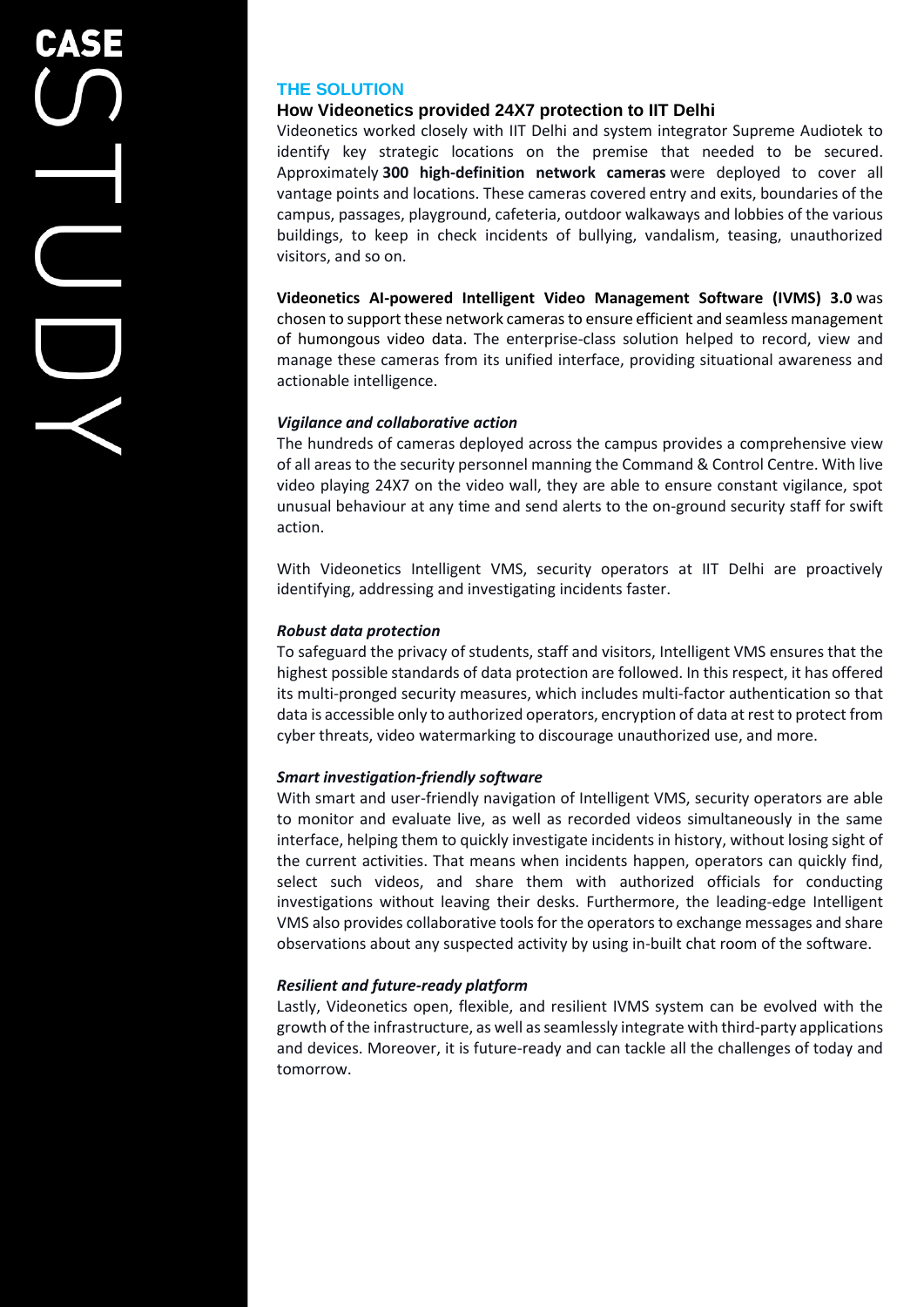

# **THE IMPACT**

## *Boosting Safety and Confidence of Students*

With the cutting-edge and state-of-the-art Videonetics Intelligent VMS 3.0, security personnel are able to efficiently monitor the entire campus round the clock. With live visualization, they are able to identify incidents and emergencies in real-time and respond immediately. Additionally, the knowledge that the premises are protected by cameras has brought down disciplinary and safety-related incidents.

The AI-powered offering also provides them with intelligent insights to help on-campus authorities predict and prevent events. For example, people crowding to fight, someone being followed, property being vandalised, unwanted people entering the premises, etc. This allows them to intervene in time and take preventive action before the issue escalates.

The intuitive, adaptive and user-friendly interface of the solution has made it very easy for the security teams to understand, learn and master the software. The solution is designed to complement the existing security systems and practices to ensure a comprehensive security infrastructure for enhanced safety of the students and faculty.

The Videonetics solution has boosted the confidence of students, parents, faculty, staff and others and made them feel safe at all times. It has brought them immense peace of mind, helping them focus on what they came to IIT Delhi for -- learn and grow.